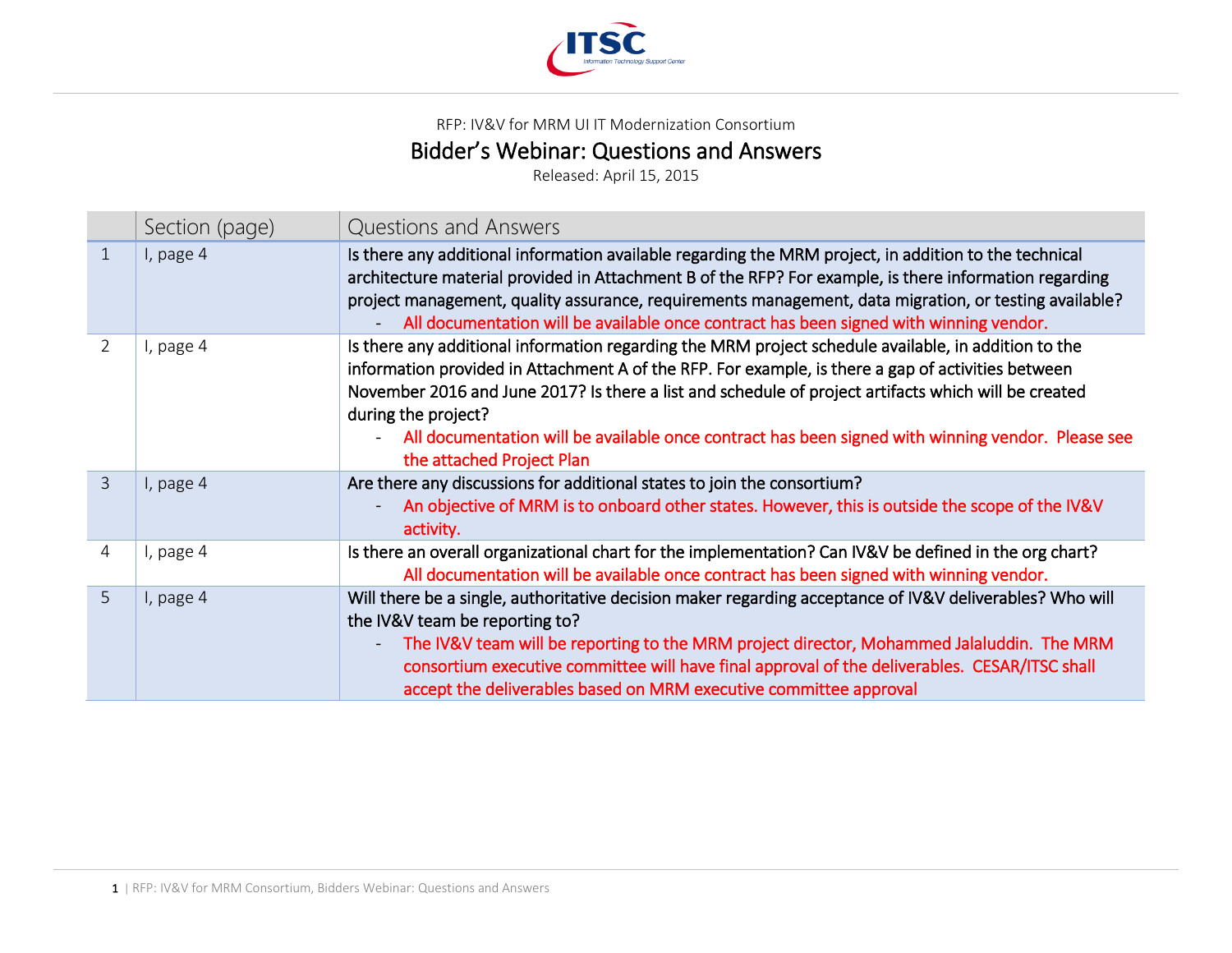

|                | Section (page)                      | Questions and Answers                                                                                                                                                                                                                                                                                                                                                                                                                                                                                                                                                                                                                                                                                                                                                                                                                                                                     |
|----------------|-------------------------------------|-------------------------------------------------------------------------------------------------------------------------------------------------------------------------------------------------------------------------------------------------------------------------------------------------------------------------------------------------------------------------------------------------------------------------------------------------------------------------------------------------------------------------------------------------------------------------------------------------------------------------------------------------------------------------------------------------------------------------------------------------------------------------------------------------------------------------------------------------------------------------------------------|
| 6              | I, page 4                           | ITSC has issued this RFP for IV&V services on behalf of MRM. Will ITSC be responsible for ensuring that the<br>Contractor has access to the respective systems, TCS and MRM? Will ITSC or MRM provide any facilities or<br>equipment to the Contractor? What entity will hold the contract for the IV&V vendor?<br>CESER/ITSC will be considered the fiscal agent. MRM project director, Mohammed Jalaluddin, will<br>arrange access to all needed systems and documentation.<br>MRM will provide facilities (office space, desk, etc.) but no equipment<br>CESER/The Center for Employment Security Education and Research/ITSC will hold the contract,                                                                                                                                                                                                                                  |
| $\overline{7}$ | IV:A, page 5<br>(also see item #13) | The RFP states "Therefore, Bidder shall make every effort to limit its full RFP response to 200 pages or<br>less." It is anticipated that some RFP content may need to be reproduced in our response. Would you<br>please confirm that the 200-page target refers to the amount content provided by the vendors?<br>Yes, the 200 pages or less refers to amount of content provided by vendors.                                                                                                                                                                                                                                                                                                                                                                                                                                                                                           |
| 8              | IV:B, page 6                        | When do we expect the TBD dates to be available, especially "Evaluation Notice" and "Contract<br>Negotiations and Signing"?<br>By May 18, 2015 based on the revised Proposal Due Date                                                                                                                                                                                                                                                                                                                                                                                                                                                                                                                                                                                                                                                                                                     |
| 9              | IV:B, page 6<br>Appendix A          | When should we assume the start date for the IV&V, should we assume it will end December 2018?<br>June 15, 2015 thru August 8, 2018. The end date coincides with the end date of the last<br>implementation activity.                                                                                                                                                                                                                                                                                                                                                                                                                                                                                                                                                                                                                                                                     |
| 10             | IV:C, page 6                        | Are there any file size limitations that vendors should be aware of for email submission? If so, are vendors<br>allowed to send the PDF version of their proposal in multiple parts/emails (e.g., Part 1 of 3, Part 2 of 3,<br>$etc.$ )?<br><b>25 MB</b>                                                                                                                                                                                                                                                                                                                                                                                                                                                                                                                                                                                                                                  |
| 11             | V, page 6                           | Proposal and Contractual Requirements reads: "For each requirement below, the Bidder must indicate<br>their compliance and provide a detailed explanation of how they will fulfill each requirement in a separate<br>Technical Proposal Document." Would MRM please clarify the phrase "each requirement in a separate<br>Technical Proposal Document". Would MRM like each bidder to submit 9 separate PDF files containing a<br>separate proposal document for each of the 9 requirements (A through I) or one PDF file containing one<br>technical proposal document that responds to all 9 requirements in separate topics? With regard to<br>indicating compliance, would a statement of compliance at the beginning of each section meet this<br>requirement?<br>One PDF file containing one technical proposal document that responds to all 9 requirements in<br>separate topics. |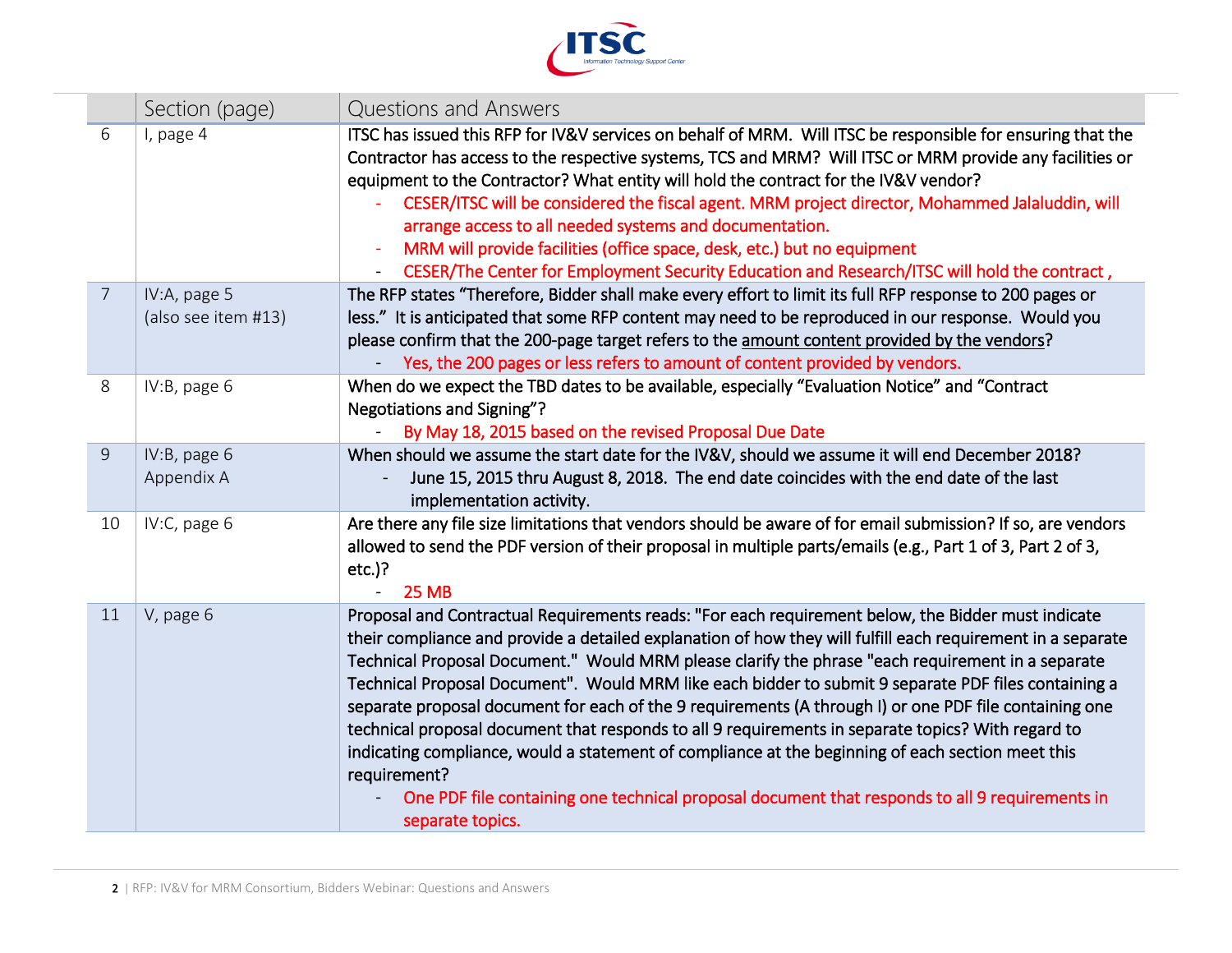

|    | Section (page)                    | Questions and Answers                                                                                                                                                                                                                                                                                                                                                                                                                                                                                                                                                                                                                                                                                                                                                                                                                        |
|----|-----------------------------------|----------------------------------------------------------------------------------------------------------------------------------------------------------------------------------------------------------------------------------------------------------------------------------------------------------------------------------------------------------------------------------------------------------------------------------------------------------------------------------------------------------------------------------------------------------------------------------------------------------------------------------------------------------------------------------------------------------------------------------------------------------------------------------------------------------------------------------------------|
| 12 | V:A, page 8<br>V:F.3.b.i, page 25 | In the Project Management section, it specifies a ten page limit. Is there a page limit for the other<br>sections? If the overall page limit is 200 pages, does this exclude resumes and work products? Can these<br>pieces be part of the Appendix?<br>The Project Management section is limited to 10 pages. The overall page limit is 200 pages (page<br>5). For the other sections, bidders have the flexibility to allocate the pages for each of the five<br>sections within the 200 page limit.<br>In regards to resumes and work product(s) samples, the resumes are included within the 200 page<br>limit while the work product samples are excluded                                                                                                                                                                               |
| 13 | V:B, page 8-10                    | Can you address the management and usage of the RTC platform and the IV&V vendor's role?<br>Please provide a list of all tools currently used (or planned to be used) by the project? Please clarify<br>whether TCS or the IV&V Vendor is responsible for the maintenance of the requirements repository<br>as referenced in RFP Section V.B., Requirements Repository Management and Traceability,<br>Contractual Requirements, item i (p. 9-10). Who will manage the configuration of the tool platform<br>across the MRM project phases?<br>TCS will manage the Jazz platform that includes RRC, RTC, RQM, and RFT. Vendor's role is to assess<br>the traceability established and verification of artifacts per TCS contract. IV&V vendor is not<br>responsible for the maintenance of the requirements repository, or any of the tools. |
| 14 | V:B.h, page 10                    | The RFP states "The requirements repository tool shall be accessible by all MRM States through the use of<br>a software tool that is capable of generating meaningful and current status reports and offers both out-of-<br>the-box and custom reports." Would MRM kindly confirm that they have as all licenses required for this<br>project, and that the IV&V vendor will not be required to purchase any software licenses for the MRM<br>project?<br>Yes, MRM has all licenses required for this project, and the IV&V vendor will not be required to<br>purchase any software licenses for the IV&V project.                                                                                                                                                                                                                           |
| 15 | $V:C$ , page 10                   | Comments on scalability?<br>MRM is requiring scalability (elasticity) from the laaS vendor.                                                                                                                                                                                                                                                                                                                                                                                                                                                                                                                                                                                                                                                                                                                                                  |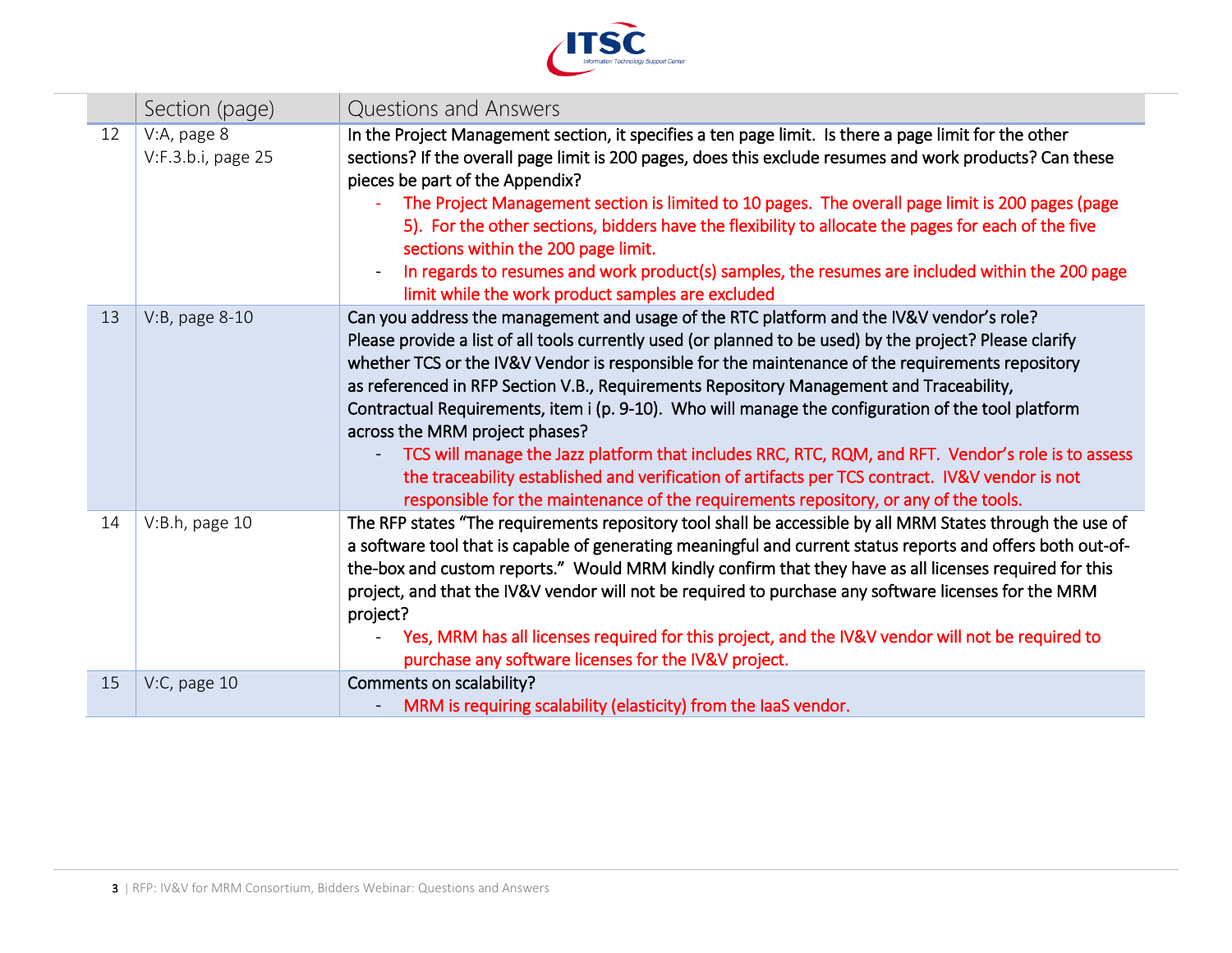

|    | Section (page)             | Questions and Answers                                                                                                                                                                                                                                                                                                                                                                                                                                                                                                                                                                                      |
|----|----------------------------|------------------------------------------------------------------------------------------------------------------------------------------------------------------------------------------------------------------------------------------------------------------------------------------------------------------------------------------------------------------------------------------------------------------------------------------------------------------------------------------------------------------------------------------------------------------------------------------------------------|
| 16 | $V:C$ , page 10            | Is the proper term "ACCESS MS" or "MS ACCESS"? When will ACCESS MS be fully functional in Mississippi?<br>Is this before it moves into the cloud?<br>"ACCESS MS"<br>ACCESS MS is already fully functional in MS, this is a benefits, tax, and appeals system. MRM is<br>refactoring the system and extending it to all three states. A schedule providing an elaboration of<br>testing for each of the states is provided.<br>Only the MRM production system will be migrated to the cloud. See the schedule for details.                                                                                  |
| 17 | V:C, page 11<br>Appendix B | Is item 10 still a valid requirement for the IV&V vendor (regarding the use of IBM MobileFirst)? According<br>to Appendix B, the mobile development will be done using native SDKs for Android and iOS.<br>Mobile development has been completed using IBM Worklight platform. Item 10 is deleted.                                                                                                                                                                                                                                                                                                         |
| 18 | V:D, page 11-15            | Will ME and RI be testing at the same time or different time frames?<br>There is some overlap in testing but not complete concurrency. MS will test first then followed by<br>$\blacksquare$<br>the other two states. Please see the attached Project Schedule                                                                                                                                                                                                                                                                                                                                             |
| 19 | V:D, page 11-15            | What is the Automated Defect Tracking Tool in place or targeted for use during the testing phases?<br>Has a sufficient level of defects already been defined or is that for IV&V vendor to define or to phase gate<br>reviews?<br>We are using Rational Jazz RTC to track defects. We are not requiring IV&V vendor to define<br>sufficient levels of defects or phase gate criteria.                                                                                                                                                                                                                      |
| 20 | V:E, page 17               | For proper planning, please clarify the requirement and timing expected for the Interim Data Migration<br>Report. According to the current MRM Project Schedule, there is only a summary task for the Data<br>Migration in the Benefits 2 project occurring within the contract duration for these IV&V services. (Benefits<br>1 and Bridging Interfaces should have already completed.)<br>Data Migration will be completed in multiple phases and stretches until go live for ME and RI. IV&V<br>services will include review of the high level process and best practices.                              |
| 21 | V:F, page 17               | Where will the work be performed? Will travel be required to ME and RI? How much time will be required<br>on-site and travel? Will travel be billed separately?<br>An on-site presence in Jackson, MS is expected. The intent is not to have staff fully devoted on-site.<br>Yes, travel will be required to ME and RI. May require up to two trips per phase (requirements,<br>testing and migration).<br>Travel shall not be billed separately. It is up to the vendor proposing how they will execute the<br>IV&V and accommodate travel and the frequency. Please include all inclusive proposal cost. |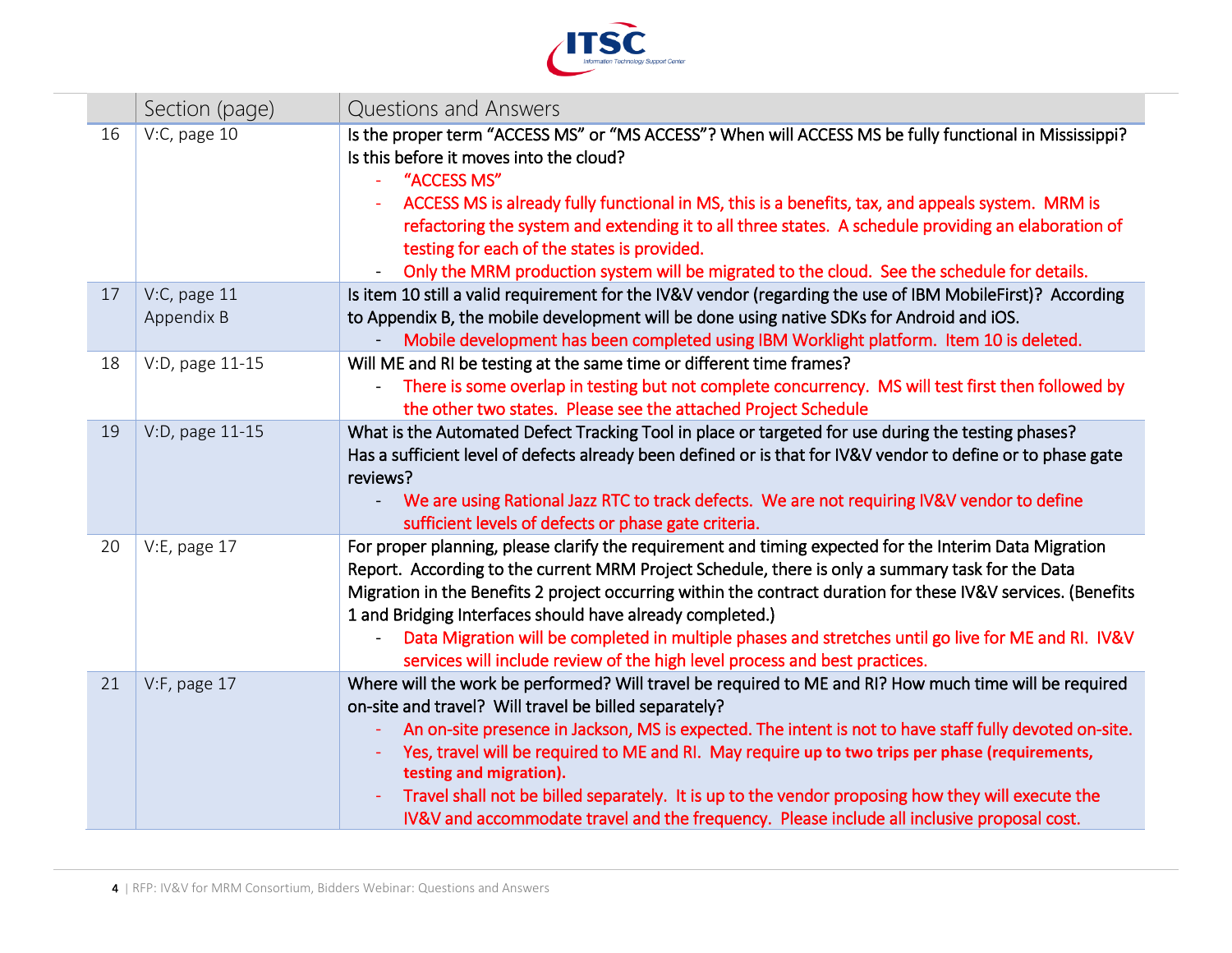

|    | Section (page)       | Questions and Answers                                                                                                                                                                                                                                                                                                                                                                                                                                                                                                                                                                                                                                                                                                                                                                                                                                                                                                                                      |
|----|----------------------|------------------------------------------------------------------------------------------------------------------------------------------------------------------------------------------------------------------------------------------------------------------------------------------------------------------------------------------------------------------------------------------------------------------------------------------------------------------------------------------------------------------------------------------------------------------------------------------------------------------------------------------------------------------------------------------------------------------------------------------------------------------------------------------------------------------------------------------------------------------------------------------------------------------------------------------------------------|
| 22 | $V$ :F, page 17      | To reduce cost can most of the work been done off-site. Also is there any work in Augusta and Providence?<br>If we are utilizing remote resources will they be able to obtain remote access to the MRM system?<br>Yes, some of the work can be done off-site. See answer to question #21. It is up to the vendor<br>proposing on how they will execute IV&V.<br>The center hub for data is the RTC platform. IV&V vendor will certainly have access to the RTC<br>platform via internet.                                                                                                                                                                                                                                                                                                                                                                                                                                                                   |
| 23 | $V:$ F, page 21      | "A minimum of three (3) years of direct experience on a large software development project with the<br>requirements management repository RequisitePro and/or Rational Requirements Composer " Would it<br>be acceptable to substitute experience with a requirements management repository RequisitePro and/or<br>Rational Requirements Composer and a minimum of three years using that tool or a similar tool, such as<br>HP Quality Center?<br>Yes it is acceptable to substitute for ReqPro or RRC experience<br>Experience with RRC will be an advantage.                                                                                                                                                                                                                                                                                                                                                                                            |
| 24 | V:F.3.b.i, page 25   | Requiring a college transcript is highly unusual and may be difficult to obtain prior to proposal submission.<br>In addition, transcripts will add numerous pages to bidders' responses, which are already page limited.<br>Would you consider removing this requirement as it provides no indication of the quality of support or<br>experience level of individual staff members? Is it sufficient to provide a copy of the degree certificate to<br>authenticate the award of the degree?<br>Transcripts will not be required as part of the proposal. However, transcripts may be requested<br>prior to accepting personnel. Copies of the degree is sufficient to authenticate the award of the<br>degree.                                                                                                                                                                                                                                            |
| 25 | V:F.3.b.iii, page 26 | Most firms will be hard pressed to honestly say that any deliverable is written almost entirely by one<br>person as the majority of deliverables are team collaborations. In addition, the sample documents<br>requested in this section can be quite lengthy. Would you consider removing this requirement? If not, can<br>the samples be provided as an appendix and removed from the page limitation? Does ITSC want a<br>comprehensive list of EVERY team member, or may we be permitted to only list key personnel?<br>No, this requirement cannot be removed. RFP states, "At least one (1) sample of a document<br>(Corporate Directive, Project Management Procedure, Technical White Paper, IT Specification, etc.)<br>that was written almost entirely (90% or greater) by the proposed Key Personnel member." The<br>sample(s) is (are) excluded from the page count limit.<br>Yes, a list of all team members and their roles must be provided |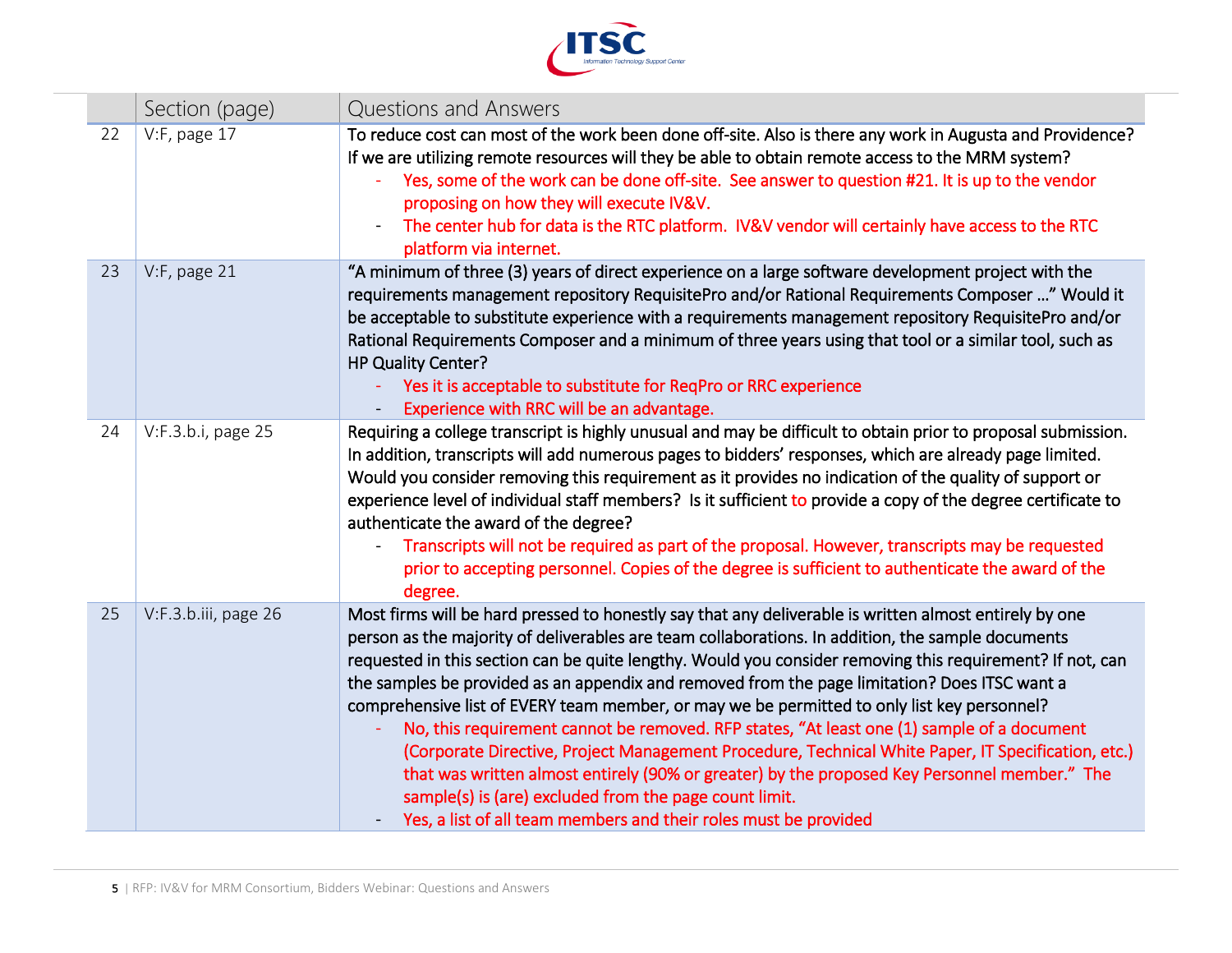

|    | Section (page)             | Questions and Answers                                                                                                                                                                                                                                                                                                                                                                                                                                                                                                                     |
|----|----------------------------|-------------------------------------------------------------------------------------------------------------------------------------------------------------------------------------------------------------------------------------------------------------------------------------------------------------------------------------------------------------------------------------------------------------------------------------------------------------------------------------------------------------------------------------------|
| 26 | V:F.3.c, page 26           | As this Bidder Experience section is requesting a list of contracts of similar size and scope, we interpret the<br>phrase "the company performing the work" to mean the "system integrator" on the project where we<br>provided IV&V services. Is this correct?<br>$-$ Yes.                                                                                                                                                                                                                                                               |
| 27 | V:F.3.e, page 27           | We interpret this requirement to mean at least 3 of the references we provide must also have been listed<br>in our response to RFP section 3.c Bidder Experience. Is this correct? We anticipate providing a mix of<br>completed projects, and projects where significant project phases relevant to your scope of work have<br>been completed, yet we are still providing services on subsequent project phases. Is this acceptable?<br><b>Yes and Yes</b>                                                                               |
| 28 | V:G, page 27               | As a publicly-traded company, our financial statements are in excess of 100 pages. Can bidders provide a<br>link to the location of financial statements or can the financials be removed from the page limitation?<br>Yes, a link is acceptable. If hard copy is provided it will be outside the 200 page count limit                                                                                                                                                                                                                    |
| 29 | V:G, page 27               | Our detailed financial statements are large (at least 200 pages for each year). Would ITSC permit us to<br>include our statements in a separate file? If we are not permitted to submit financial statements in a<br>separate file, will this count toward the overall 200-page limit?<br>Yes, Bidders are may submit in a separate file and it does not count against the 200-page limit.                                                                                                                                                |
| 30 | V:H, page 27<br>Appendix B | Is there a budget range? What is the purpose of the 2.5 FTE fixed price? What are you assuming for the<br>average rate for the 2.5 FTE? What is the expectation for the annual hours worked by a single FTE?<br>The budget is capped at 2.5 FTE, this is shown in Appendix B and cost section H (page 27), over the<br>duration of the contract. The 2.5 FTE can be any mix of expertise at various rates. Bidders will<br>have the flexibility to provide a mix of the expertise and costs with the 2.5 FTE range, so costs may<br>vary. |
| 31 | V:H, page 27<br>Appendix B | Can we have more than 2.5 FTE under a 12 month duration?<br>Yes, the 2.5 FTE limit is the average for the entire span of the duration of the project. Bidders have<br>the flexibility to allocate more people a few months at a time, as long as the overall average FTE<br>level is 2.5 for the project life span.                                                                                                                                                                                                                       |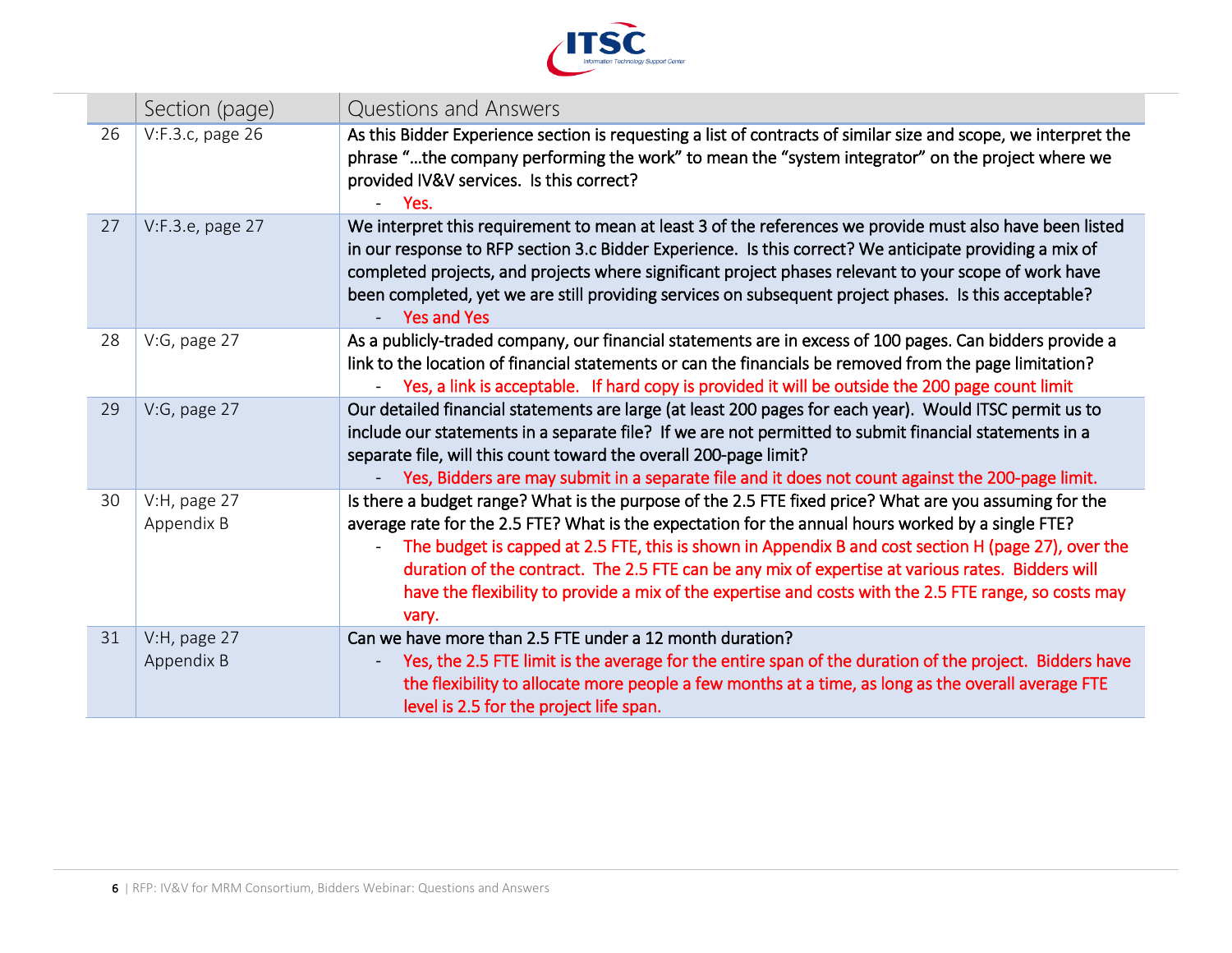

|    | Section (page)               | Questions and Answers                                                                                                                                                                                                                                                                                                                                                                                                                                                                                                                                                                                                                                                                                                                                                                                                                                                                                            |
|----|------------------------------|------------------------------------------------------------------------------------------------------------------------------------------------------------------------------------------------------------------------------------------------------------------------------------------------------------------------------------------------------------------------------------------------------------------------------------------------------------------------------------------------------------------------------------------------------------------------------------------------------------------------------------------------------------------------------------------------------------------------------------------------------------------------------------------------------------------------------------------------------------------------------------------------------------------|
| 32 | VII:J, page 30<br>Appendix D | This section indicates that ITSC will review the proposal to ensure Bidder has not taken any exceptions<br>which may be deemed unacceptable. We are concerned that the Terms and Conditions in Appendix D do<br>not include a provision that caps the Contractor's liability. Can ITSC confirm whether a request to<br>negotiate proposed limits on the Contractor's liability would be deemed unacceptable?<br>A bidder may mark up the terms and conditions. Terms and conditions are a scoring item. Please<br>see Addendum A also.                                                                                                                                                                                                                                                                                                                                                                           |
| 33 | Appendix A                   | Does Appendix A indicate the original schedule or the current schedule?<br>Current schedule. See the updated attached Project Schedule too                                                                                                                                                                                                                                                                                                                                                                                                                                                                                                                                                                                                                                                                                                                                                                       |
| 34 | Appendix A                   | RFP Appendix "A" does not include a line item for Tax Data Migration. What is the planned schedule for<br>this action?<br>Please see attached project schedule                                                                                                                                                                                                                                                                                                                                                                                                                                                                                                                                                                                                                                                                                                                                                   |
| 35 | Appendix A                   | The provided project schedule appears to show a gap in project activities from 11/2/16 through 7/2/17<br>(between Tax System Testing and Tax UAT). Can you provide more detail on what is expected to occur<br>during this timeframe? In order to properly staff for the required IV&V Services, please provide additional<br>details and dependencies for the current MRM Project Schedule. For example, supporting System Testing<br>and UAT for the Tax 1 Project currently shows a gap of approximately 8 months.<br>Please see attached project schedule                                                                                                                                                                                                                                                                                                                                                    |
| 36 | Appendix B<br>V:E, page 15   | There are only two items for data migration, will more details be made available through the RFP process?<br>Please see attached project schedule                                                                                                                                                                                                                                                                                                                                                                                                                                                                                                                                                                                                                                                                                                                                                                |
| 37 | Appendix B                   | May we have access to the supporting spreadsheets that are included in this Appendix, for example<br>"Access MS server infrastructure info wit" on page 74?                                                                                                                                                                                                                                                                                                                                                                                                                                                                                                                                                                                                                                                                                                                                                      |
| 38 | Appendix B                   | All documentation will be available once contract has been signed with winning vendor.<br>Appendix B states that the labor rates should include "a labor rate buildup". We require clarification as to<br>the meaning of "labor rate buildup". By some definitions of this term, it involves revealing confidential<br>salary information. Would MRM kindly confirm that vendors are not being asked to reveal such<br>confidential information, but instead MRM is looking for a buildup on how we calculated each deliverable<br>price (i.e., number of hours for each skill level, rate for each skill level, etc.)?<br>We are not requiring vendors to reveal confidential information. Please provide the bottom line<br>proposed contract labor rate. And yes, we are requesting the buildup of how the Bidder calculated<br>the deliverable price to include labor hours and overall labor rates by role. |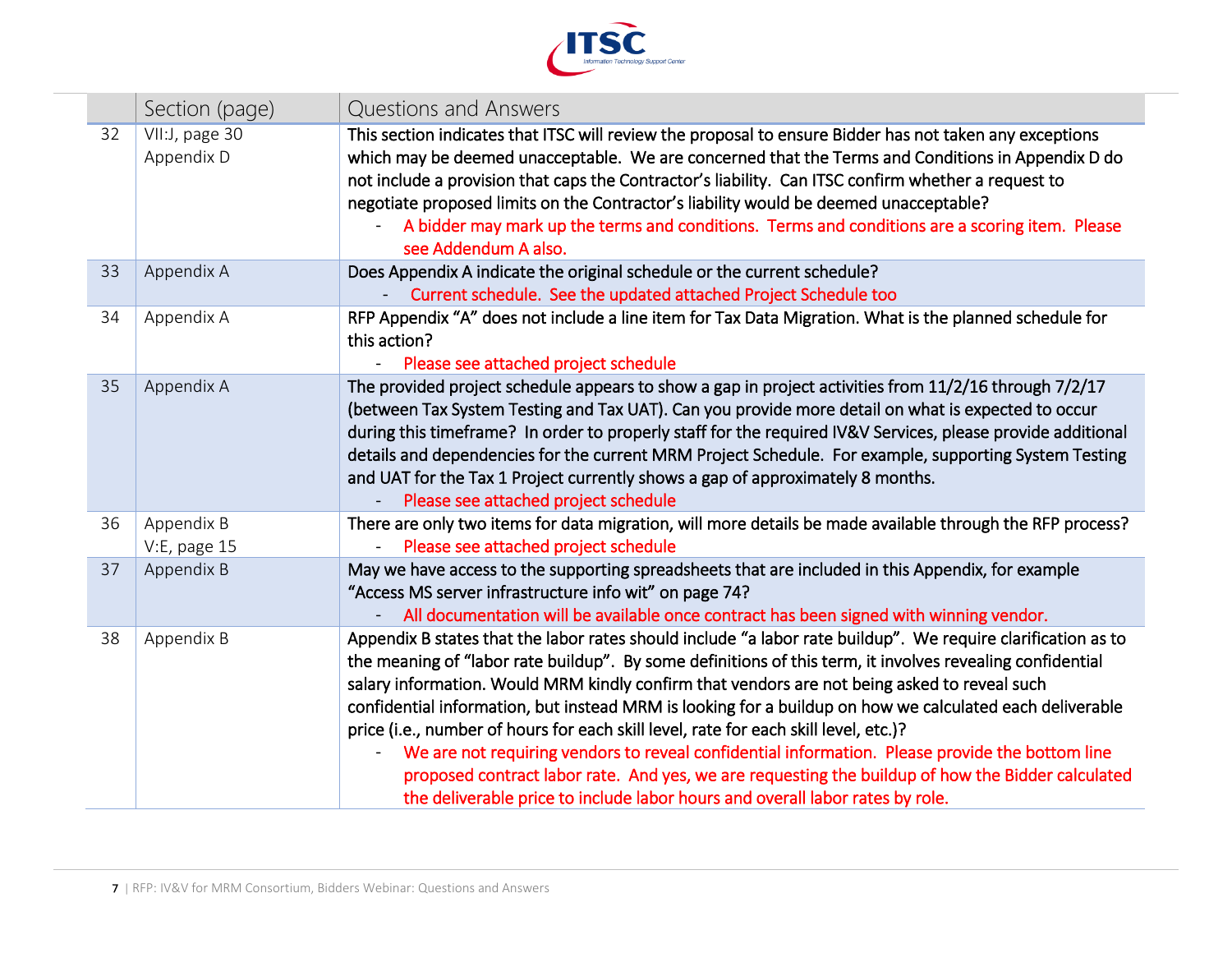

|    | Section (page) | Questions and Answers                                                                                                                                                                                                                                                                                                                                                                                                                                                                                                                                                                         |                                                               |
|----|----------------|-----------------------------------------------------------------------------------------------------------------------------------------------------------------------------------------------------------------------------------------------------------------------------------------------------------------------------------------------------------------------------------------------------------------------------------------------------------------------------------------------------------------------------------------------------------------------------------------------|---------------------------------------------------------------|
| 39 | Appendix C     | Appendix C states "multiple" on several of the deliverables, can you specify the number of "multiples" for<br>each deliverable? For purposes of pricing, can you provided the expected number of (1) monthly Project<br>Management Assessment Reports; (2) Quarterly Requirements Management Repository and Traceability<br>Reports; (3) Monthly Unit, Component, Integration and System Testing Reports; and (4) Weekly UAT Result<br><b>Tracking Reports?</b>                                                                                                                               |                                                               |
|    |                | Deliverable                                                                                                                                                                                                                                                                                                                                                                                                                                                                                                                                                                                   | Frequency                                                     |
|    |                | <b>Project Management Assessment Reports (monthly)</b>                                                                                                                                                                                                                                                                                                                                                                                                                                                                                                                                        | <b>Multiple (monthly from contract</b><br>start to 8/8/2018)  |
|    |                | <b>Requirements Management Repository and Traceability Report</b><br>(quarterly)                                                                                                                                                                                                                                                                                                                                                                                                                                                                                                              | <b>Multiple</b><br>(quarterly)                                |
|    |                | <b>Architecture and Design Refactoring Report</b>                                                                                                                                                                                                                                                                                                                                                                                                                                                                                                                                             | <b>Once</b>                                                   |
|    |                | Unit, Component, Integration, System Testing (monthly, or as<br>needed)                                                                                                                                                                                                                                                                                                                                                                                                                                                                                                                       | <b>Multiple</b><br>(Monthly during Testing)                   |
|    |                | <b>UAT Testing (Benefits/Appeals, Tax for each State)</b>                                                                                                                                                                                                                                                                                                                                                                                                                                                                                                                                     | Multiple (once for each state for<br><b>Benefits and Tax)</b> |
|    |                | <b>UAT Test Plan Assessment Report</b>                                                                                                                                                                                                                                                                                                                                                                                                                                                                                                                                                        | <b>Once</b>                                                   |
|    |                | <b>UAT Test Result Tracking</b>                                                                                                                                                                                                                                                                                                                                                                                                                                                                                                                                                               | <b>Multiple (weekly during UAT)</b>                           |
|    |                | Data Migration Reports - Interim and Final                                                                                                                                                                                                                                                                                                                                                                                                                                                                                                                                                    | <b>Twice</b>                                                  |
|    |                | <b>Other (specify)</b>                                                                                                                                                                                                                                                                                                                                                                                                                                                                                                                                                                        |                                                               |
| 40 | Appendix C     | Can you please clarify expectations for the UAT Testing Deliverable? We assume that this is the evaluation<br>of MRM states' readiness for UAT referred to on page 13. Is this correct? Do you expect a total of four UAT<br>readiness reports, one for Benefits/Appeals, and one for Tax for each state? If not, what number do you<br>expect?<br>It is the evaluation of the UAT process, including test scenario development, testing, defect<br>reporting, regression testing, state readiness, etc. A report should be made for each UAT phase and<br>state defined in the project plan. |                                                               |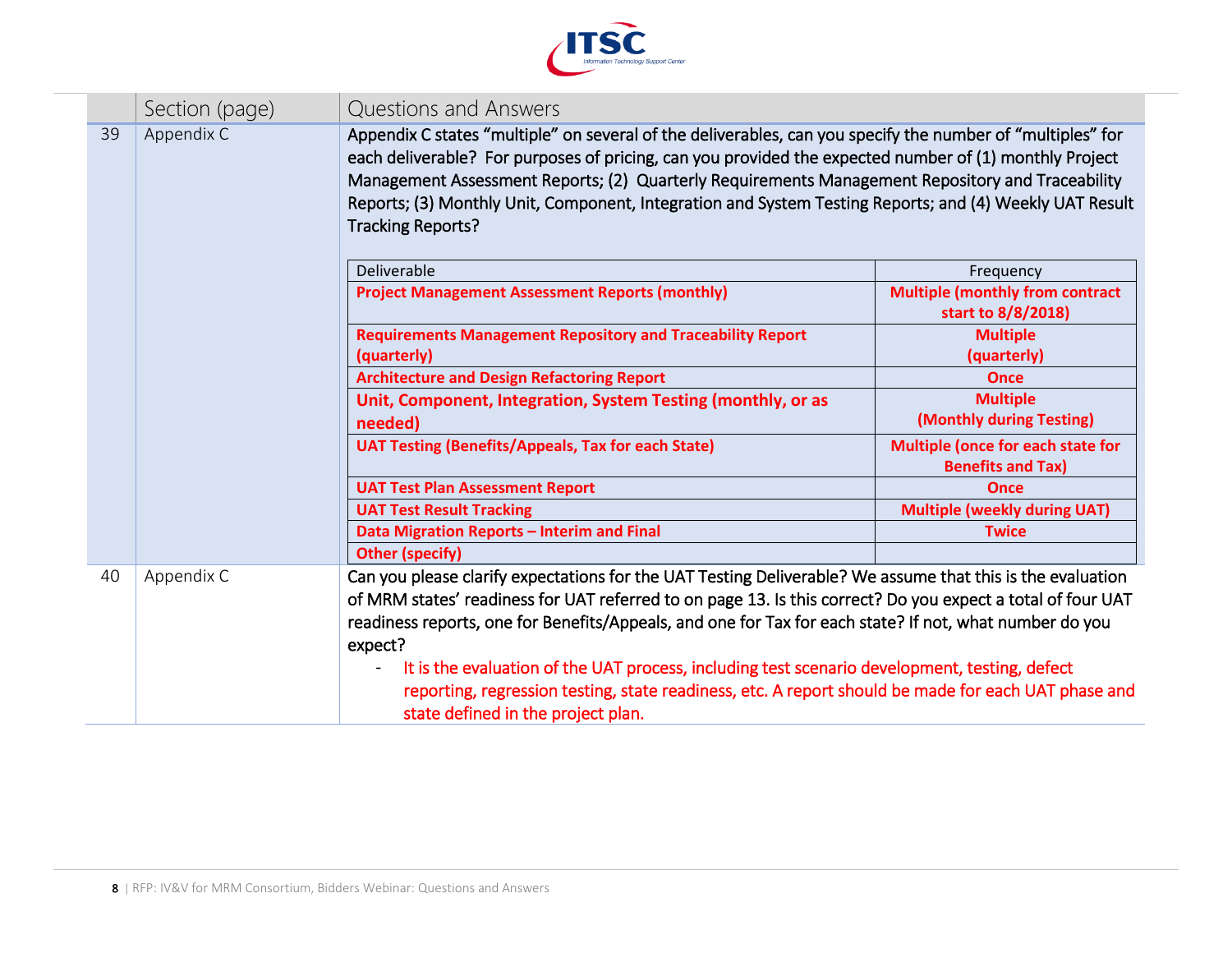

|    | Section (page) | Questions and Answers                                                                                                                                                                                                                                                                                                                                                                                                                                                                                                                                                                                                                       |
|----|----------------|---------------------------------------------------------------------------------------------------------------------------------------------------------------------------------------------------------------------------------------------------------------------------------------------------------------------------------------------------------------------------------------------------------------------------------------------------------------------------------------------------------------------------------------------------------------------------------------------------------------------------------------------|
| 41 | Appendix D, 1  | This definition indicates that the agreement will be between the Contractor and CESER. Can ITSC provide<br>more details to describe the relationship among ITSC, CESER, and MRM? Does MRM have a contractual<br>relationship with CESER?<br>MRM has contracted with CESER to procure and contract with a vendor for the MRM IV&V project.<br>CESER will also serve as fiscal agent for the IV&V project. Contractor will need to submit all invoices<br>to CESER.                                                                                                                                                                           |
| 42 | Appendix D, 4  | Assignment and Consent to Subcontract states "Written consent is required for consignment and<br>subcontracting and subject to such conditions as CESER may apply." Would MRM please provide the<br>conditions CESER would apply so that the conditions Offerors would be subject to are provided? In<br>addition, is it acceptable that assignment and consent not apply to an Offerors affiliates?<br>The conditions are that each subcontractor complies with the CESER Terms and Conditions. Yes,<br>assignment and consent is not needed for affiliates                                                                                |
| 43 | Appendix D, 15 | Insurance Requirements states "Provide copies of all insurance policies, together with receipts or other<br>evidence of payment of the latest premiums due under the policies." World-wide large companies have<br>many insurance policies and it would be very cumbersome to provide copies of each applicable policy.<br>Question: Would an Insurance Certificate providing types of insurance and coverage amounts signed by<br>the insurance broker be acceptable as evidence of payment in lieu of providing copies of all insurance<br>policies and receipts?<br><b>Yes</b>                                                           |
| 44 | Appendix D, 25 | Concerned Funding Agency states "The Master Agreement is subject to the terms of any agreement<br>between CESER and a CFA and could be terminated by CESER without penalty or further obligation if CFA<br>terminates, suspends or materially reduces its funding for any reason." Question: Would an example of<br>the terms and conditions of a CFA agreement be provided to Offerors since a resultant contract would be<br>subject to the T&Cs that are unknown to Offerors at this time?<br>While there is an agreement there no specific terms and conditions. It is extremely unlikely<br>that the available funds will be affected. |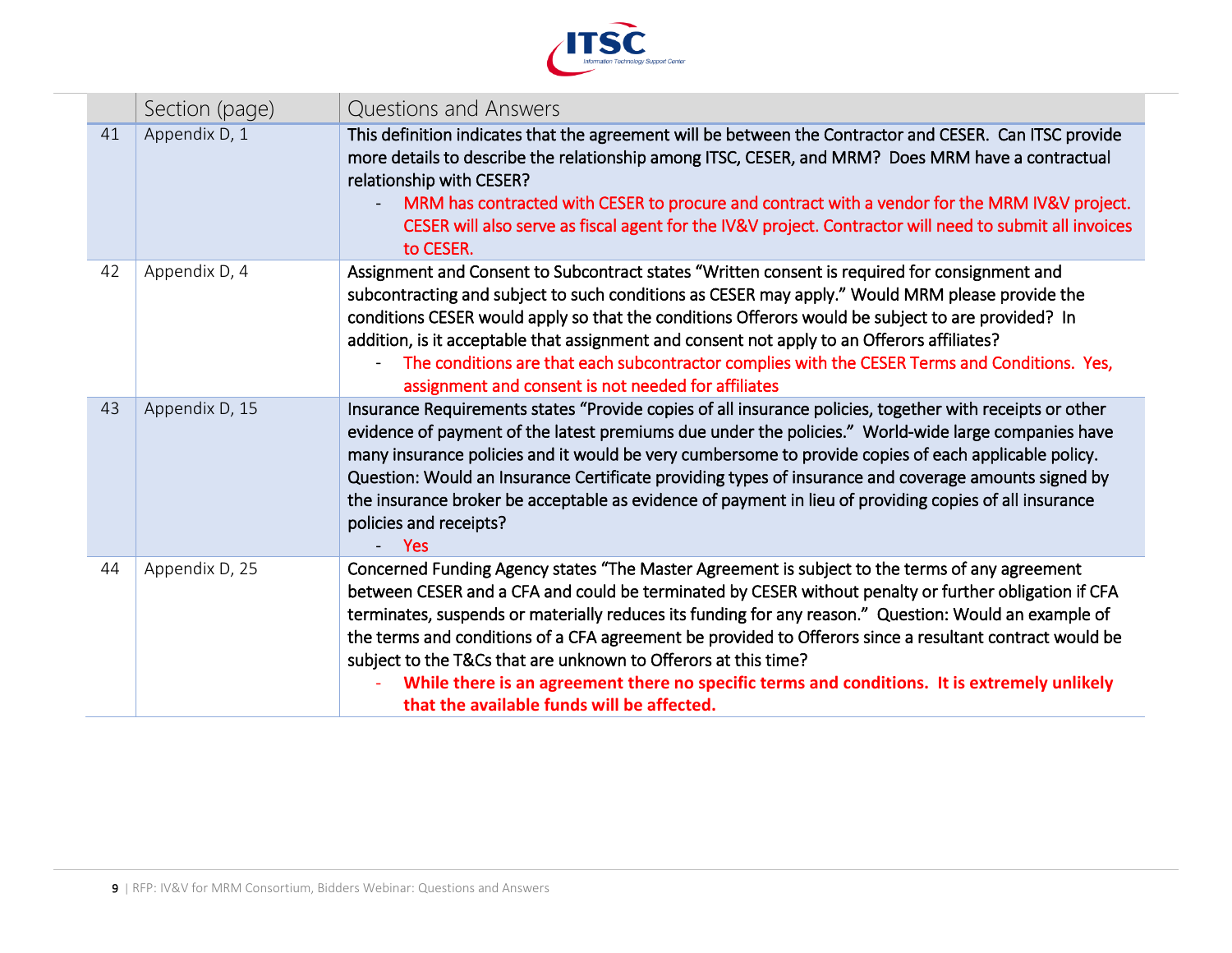

|    | Section (page) | Questions and Answers                                                                                       |
|----|----------------|-------------------------------------------------------------------------------------------------------------|
| 45 | Appendix D, 28 | Under this section, the Contractor agrees to assume, as to CESER, the same obligations and responsibilities |
|    |                | that CESER assumes toward the Concerned Funding Agency under those Federal Acquisition Regulations          |
|    |                | (FAR), if any, and applicable Concerned Funding Agency acquisition regulations. Can ITSC clarify who the    |
|    |                | "Concerned Funding Agency" or Agencies would be in this case? Can ITSC specifically identify the            |
|    |                | applicable FAR and Concerned Funding acquisition regulations that will apply?                               |
|    |                | There will be no FAR and Concerned Funding acquisition regulations that apply<br>$\sim$                     |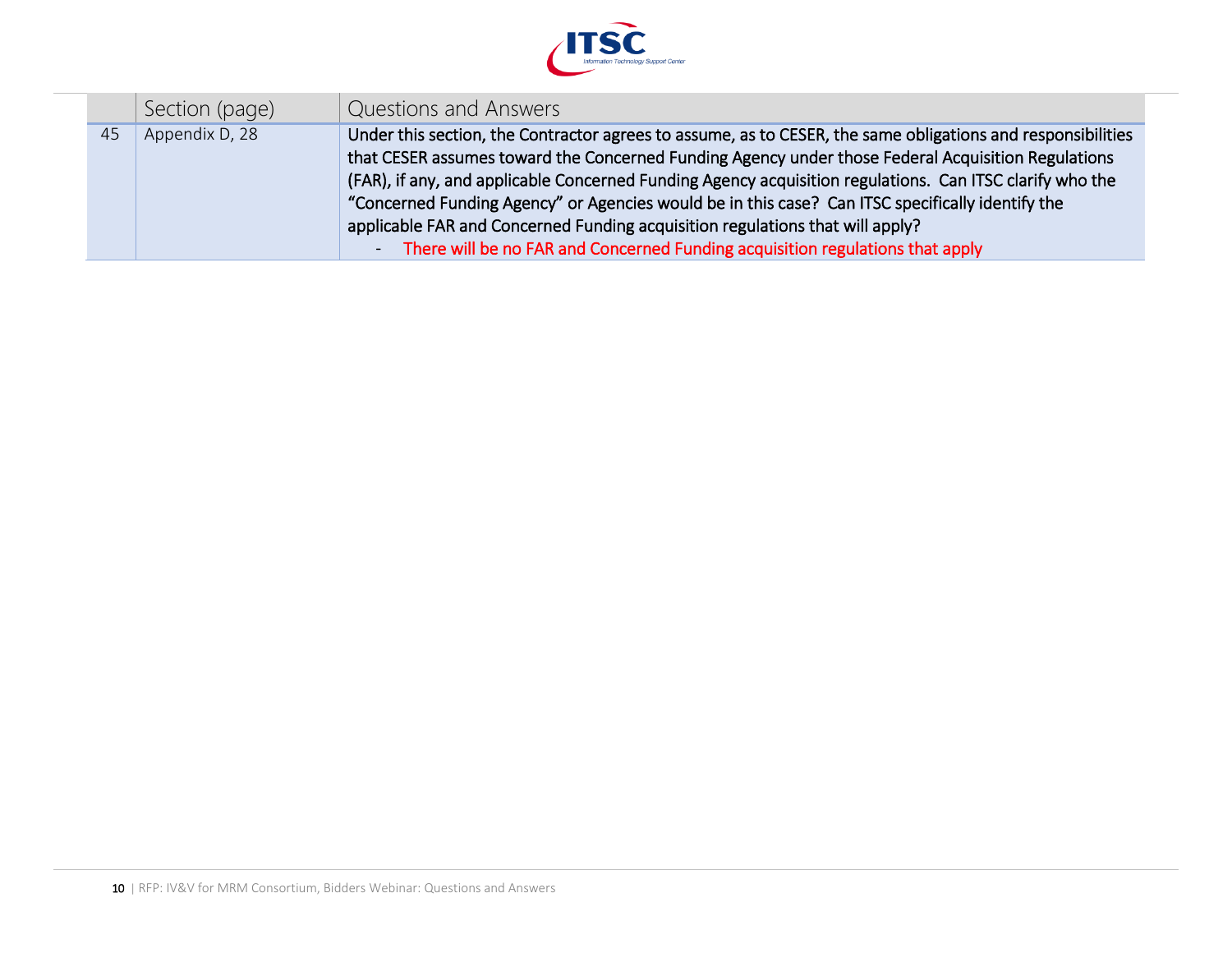

## **Updated MRM Project Schedule**

| <b>Benefits</b>                               |              |               |
|-----------------------------------------------|--------------|---------------|
| <b>Task Name</b>                              | <b>Start</b> | <b>Finish</b> |
| <b>Benefits Modernization</b>                 | 6/6/2013     | 11/6/2017     |
| <b>Benefits 1 Subproject</b>                  | 6/6/2013     | 9/2/2016      |
| <b>Requirements</b>                           | 6/3/2013     | 4/1/2014      |
| <b>Analysis</b>                               | 1/29/2014    | 6/25/2014     |
| Design                                        | 4/30/2014    | 10/3/2014     |
| Development                                   | 9/8/2014     | 4/24/2015     |
| Mississippi                                   | 9/8/2014     | 1/30/2015     |
| Rhode Island and Maine                        | 10/6/2014    | 4/24/2015     |
| <b>System Testing</b>                         | 1/12/2015    | 6/19/2015     |
| Mississippi                                   | 1/12/2015    | 4/10/2015     |
| Rhode Island and Maine                        | 4/6/2015     | 6/19/2015     |
| <b>User Acceptance Testing</b>                | 4/6/2015     | 7/31/2015     |
| Mississippi                                   | 4/6/2015     | 5/15/2015     |
| Rhode Island and Maine                        | 6/1/2015     | 7/31/2015     |
| Training and Knowledge Transfer (Mississippi) | 5/4/2015     | 5/22/2015     |
| Implementation (Mississippi)                  | 5/18/2015    | 5/29/2015     |
| <b>Warranty Support (Mississippi)</b>         | 6/1/2015     | 8/28/2015     |
| <b>Production Support (Mississippi)</b>       | 8/31/2015    | 9/2/2015      |
| <b>Benefits 2 Subproject</b>                  | 9/17/2014    | 11/6/2017     |
| <b>Requirements</b>                           | 9/17/2014    | 3/27/2015     |
| <b>Analysis &amp; Design</b>                  | 12/15/2014   | 6/19/2015     |
| Development                                   | 4/13/2015    | 9/25/2015     |
| <b>System Testing Phase</b>                   | 9/23/2015    | 4/8/2016      |
| Mississippi                                   | 9/23/2015    | 12/25/2015    |
| Conduct System Testing                        | 9/28/2015    | 12/24/2015    |
| <b>Conduct Performance Testing</b>            | 9/23/2015    | 12/24/2015    |
| Conduct Data Migration in ST Environment      | 10/26/2015   | 10/29/2015    |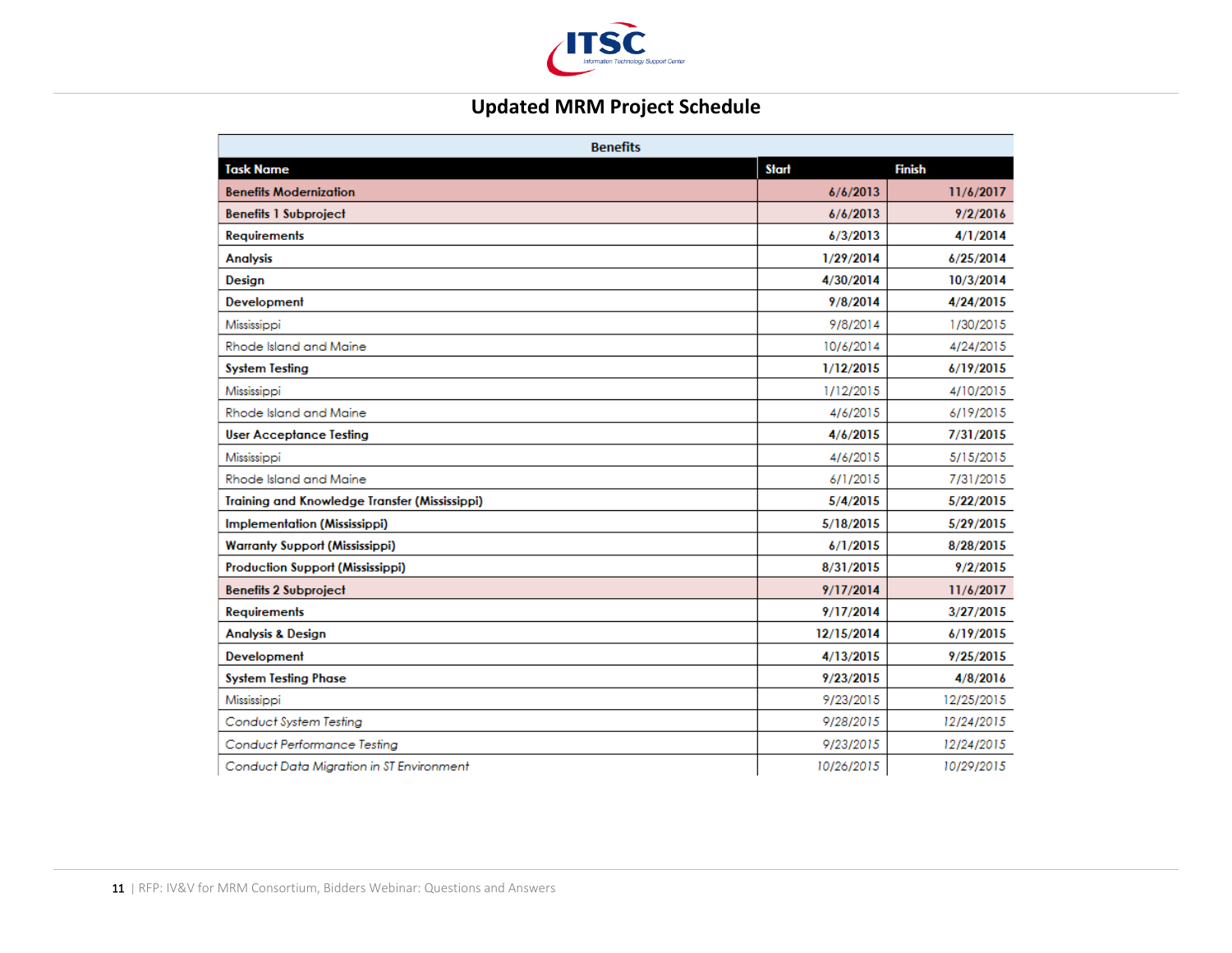

| Conduct Interface Testing                                    | 11/16/2015 | 12/24/2015 |
|--------------------------------------------------------------|------------|------------|
| Finalize System Testing, Release Results                     | 12/25/2015 | 12/25/2015 |
| Maine                                                        | 10/26/2015 | 1/22/2016  |
| Conduct System Testing                                       | 11/2/2015  | 1/21/2016  |
| Conduct Performance Testing                                  | 10/26/2015 | 1/21/2016  |
| Conduct Data Migration in ST Environment                     | 11/23/2015 | 11/26/2015 |
| Conduct Interface Testing                                    | 12/21/2015 | 1/21/2016  |
| Finalize System Testing, Release Results                     | 1/22/2016  | 1/22/2016  |
| Rhode Island                                                 | 12/7/2015  | 4/8/2016   |
| Conduct System Testing                                       | 12/14/2015 | 4/7/2016   |
| Conduct Performance Testing                                  | 12/7/2015  | 4/7/2016   |
| Conduct Data Migration in ST Environment                     | 2/8/2016   | 2/11/2016  |
| Conduct Interface Testing                                    | 3/4/2016   | 4/7/2016   |
| Finalize System Testing, Release Results                     | 4/8/2016   | 4/8/2016   |
| <b>User Acceptance Testing Phase</b>                         | 12/28/2015 | 7/15/2016  |
| Mississippi                                                  | 12/28/2015 | 2/26/2016  |
|                                                              |            |            |
| Perform Data Migration in UAT environment                    | 12/28/2015 | 12/29/2015 |
| Perform User Acceptance Testing                              | 12/28/2015 | 2/25/2016  |
| Support User Acceptance Testing                              | 12/28/2015 | 2/25/2016  |
| Perform Testing for Internal, External Interfaces            | 1/29/2016  | 2/25/2016  |
| Verify User Acceptance Testing Defects                       | 12/29/2015 | 2/25/2016  |
| Acceptance and Sign-off Delivered System                     | 2/26/2016  | 2/26/2016  |
| Maine                                                        | 1/11/2016  | 4/22/2016  |
| Extract data for migration from legacy system                | 1/11/2016  | 1/29/2016  |
| Perform Data Migration in UAT environment                    | 1/25/2016  | 1/29/2016  |
| Perform User Acceptance Testing                              | 1/25/2016  | 4/21/2016  |
| Support User Acceptance Testing                              | 1/22/2016  | 4/21/2016  |
| Integration Testing for Benefits Module                      | 1/22/2016  | 4/21/2016  |
| Perform Testing for Internal, External & Bridging Interfaces | 3/11/2016  | 4/21/2016  |
| Verify User Acceptance Testing Defects                       | 1/22/2016  | 4/21/2016  |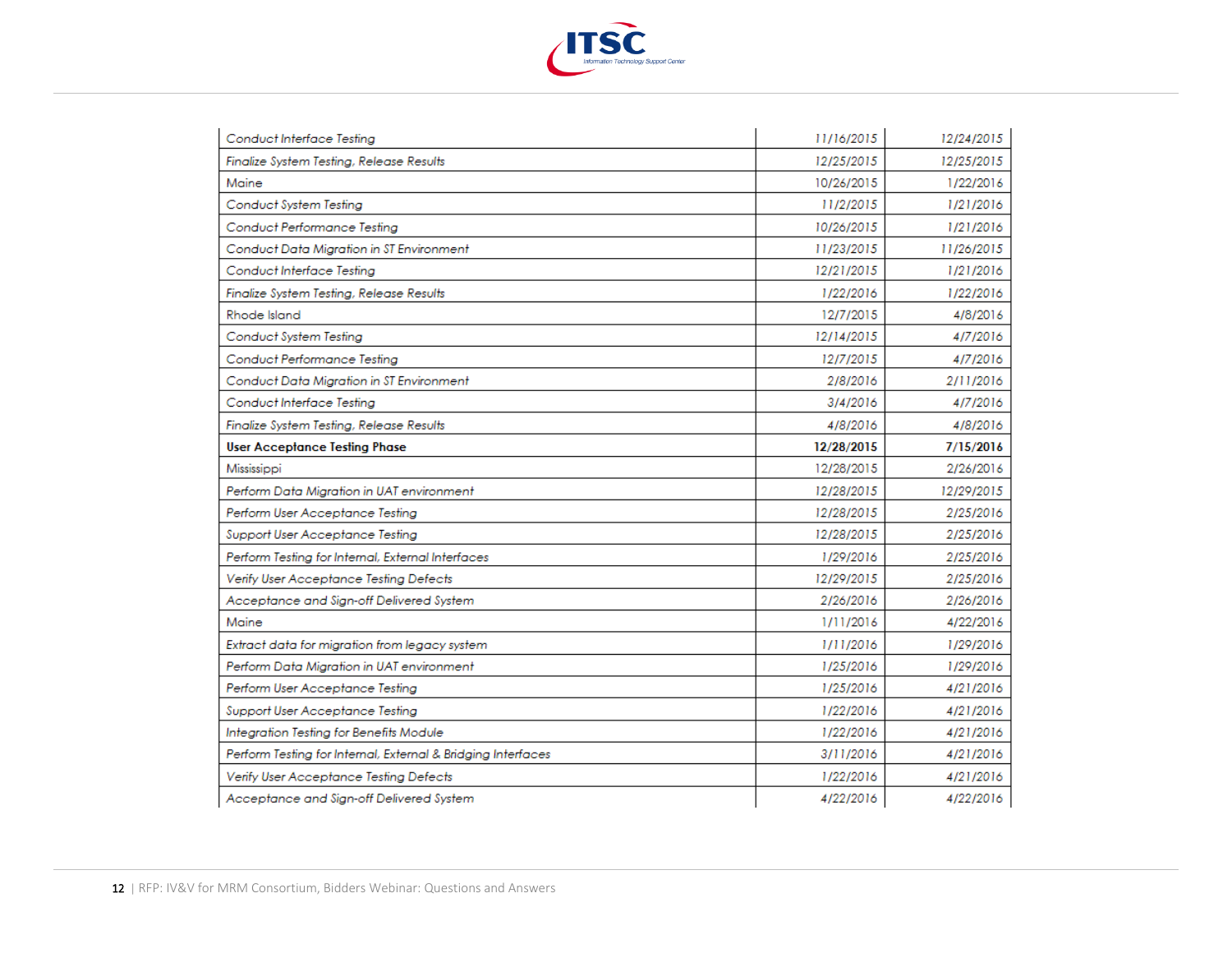

| <b>Rhode Island</b>                                          | 3/28/2016    | 7/15/2016  |
|--------------------------------------------------------------|--------------|------------|
| Extract data for migration from legacy system                | 3/28/2016    | 4/15/2016  |
| Perform User Acceptance Testing                              | 4/11/2016    | 7/7/2016   |
| Support User Acceptance Testing                              | 4/18/2016    | 7/14/2016  |
| Integration Testing for Benefits Module                      | 4/18/2016    | 7/14/2016  |
| Verify User Acceptance Testing Defects                       | 4/18/2016    | 7/14/2016  |
| Perform Data Migration in UAT environment                    | 4/14/2016    | 4/15/2016  |
| Perform Testing for Internal, External & Bridging Interfaces | 5/27/2016    | 7/7/2016   |
| Acceptance and Sign-off Delivered System                     | 7/15/2016    | 7/15/2016  |
| <b>Training/Knowledge Phase</b>                              | 3/2/2016     | 8/2/2016   |
| Mississippi                                                  | 3/2/2016     | 3/18/2016  |
| Maine                                                        | 4/22/2016    | 5/10/2016  |
| <b>Rhode Island</b>                                          | 7/15/2016    | 8/2/2016   |
| <b>Implementation Phase</b>                                  | 2/29/2016    | 8/5/2016   |
| Mississippi                                                  | 2/29/2016    | 3/25/2016  |
| Maine                                                        | 4/25/2016    | 5/27/2016  |
| Rhode Island                                                 | 7/11/2016    | 8/5/2016   |
| <b>Warranty Support Phase</b>                                | 3/21/2016    | 11/1/2016  |
| Mississippi                                                  | 3/21/2016    | 6/17/2016  |
| Maine                                                        | 5/11/2016    | 8/9/2016   |
| Rhode Island                                                 | 8/3/2016     | 11/1/2016  |
| <b>Production Support Phase</b>                              | 6/20/2016    | 11/6/2017  |
| Mississippi                                                  | 6/20/2016    | 6/22/2017  |
| Maine                                                        | 8/10/2016    | 8/14/2017  |
| <b>Rhode Island</b>                                          | 11/2/2016    | 11/6/2017  |
| <b>Tax</b>                                                   |              |            |
| <b>Task Name</b>                                             | <b>Start</b> | Finish     |
| Tax - Rhode Island, Mississippi                              | 9/15/2014    | 12/11/2018 |
| <b>Requirements Phase</b>                                    | 9/15/2014    | 4/7/2015   |
| <b>Analysis Phase</b>                                        | 4/8/2015     | 6/26/2015  |
| <b>Design Phase</b>                                          | 6/8/2015     | 10/30/2015 |